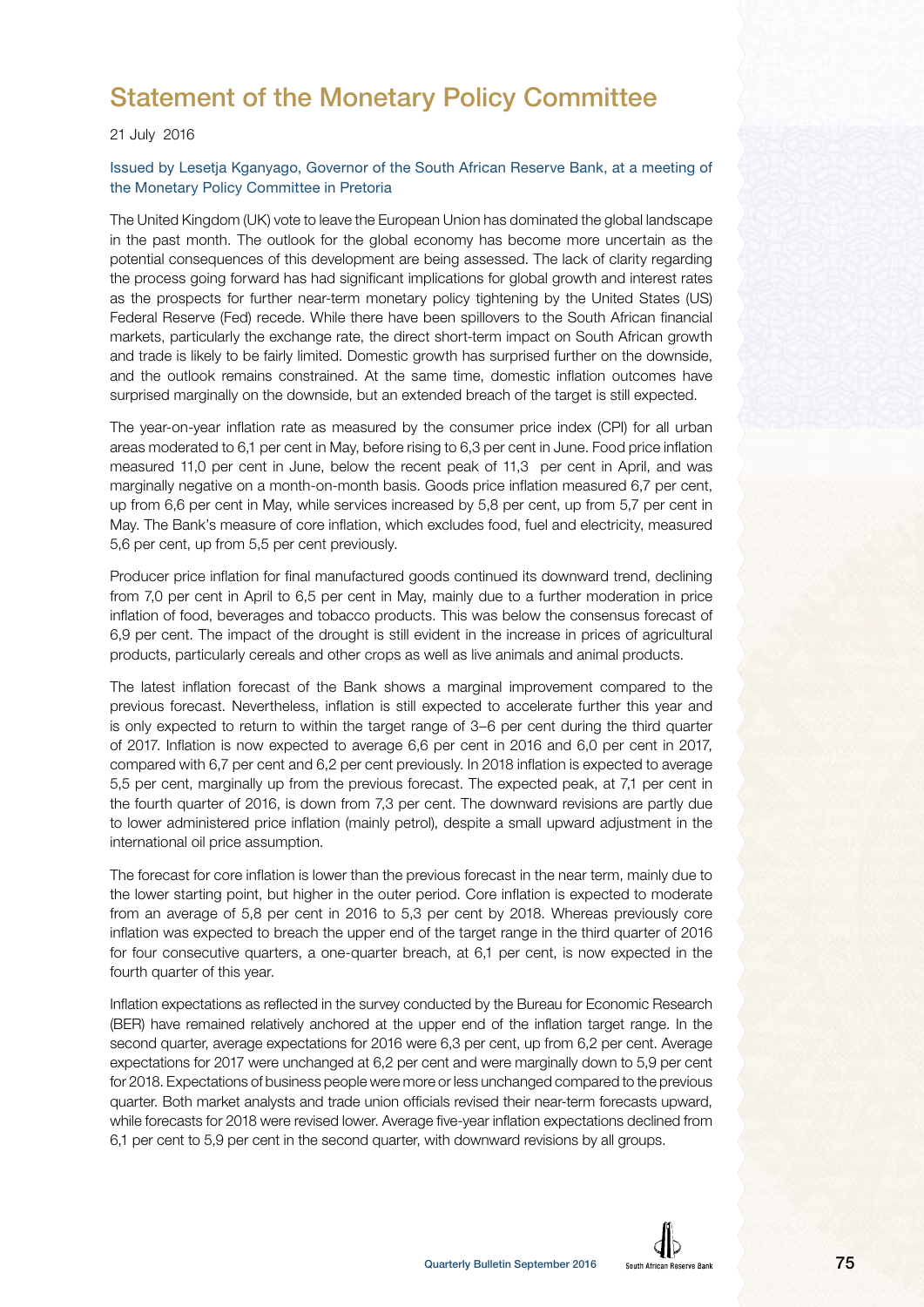The median expectations of market analysts, as reflected in the Reuters Econometer survey conducted in July, show a moderate decline since May. Inflation expectations declined from 6,7 per cent and 6,4 per cent in 2016 and 2017, to 6,6 per cent and 6,1 per cent respectively. The yield differential between inflation-linked bonds and conventional government bonds (breakeven inflation expectations) declined across all maturities, but remain elevated.

The global economic outlook has been influenced by the outcome of the UK referendum. The financial markets displayed a high degree of volatility in the immediate aftermath of the outcome, but have since stabilised to some extent. Nevertheless, the longer-term real impacts are expected to be negative for global growth, particularly for the UK and Europe, as investment decisions are put on hold during the transition period. A high degree of uncertainty is expected to persist for some time as the magnitude of this slowdown is still unclear and dependent on the nature and speed of the UK disengagement. Since the referendum, global growth forecasts have generally been revised downwards.

The outlook for emerging markets has remained relatively subdued, with further downside risks in Turkey following the recent coup attempt and terrorist attacks. Recent outcomes in China indicate some improvement in the growth prospects in response to government stimulus packages, and this has underpinned a stabilisation and moderate upward trend in commodity prices. The International Monetary Fund (IMF) growth forecasts released earlier this week have revised sub-Saharan African growth downwards. The region has been negatively impacted by lower commodity prices and severe drought in some parts.

Inflation in the advanced economies remains low and still generally below target. The Brexit vote has also modified expectations regarding monetary policy in these economies. Although the Bank of England kept policy rates on hold at its most recent meeting, expectations are for a reduction in the policy rate in the near future, with the prospect of a resumption of quantitative easing. Markets are now expecting the US policy rate to remain unchanged for some time. Simultaneously, the highly accommodative monetary policy stances of the European Central Bank (ECB) and Bank of Japan are expected to persist, with the possibility of additional stimulus.

These developments have reinforced the global search for yield, as yield curves flattened across major advanced economy markets. The number of government bonds trading with negative yields increased further. This has provided additional impetus to renewed capital flows to emerging markets observed since earlier this year. While these flows are expected to persist, they remain sensitive to changes in expectations regarding US monetary policy and general global risk perceptions.

The recent volatility experienced by the rand exchange rate has been driven mainly by external factors and changes in global risk perceptions. Although the rand depreciated sharply in the immediate aftermath of the Brexit vote, it has reversed these losses, and more so against the British pound. Since the previous meeting of the Monetary Policy Committee (MPC), the rand has traded in a range of R15,80 and R14,22 against the US dollar, and has appreciated by 11,0 per cent against the US dollar, by 12,9 per cent against the euro and by 23,0 per cent against the British pound. On a trade-weighted basis, the rand has appreciated by 12,2 per cent.

The rand has been supported by the global search for yield. There was a sharp increase in nonresident inflows to the domestic bond and equity markets in June and July. Since the beginning of June, net purchases of R107,3 billion by non-residents have been recorded. The rand also responded positively to the improvement in commodity prices and the unexpectedly large trade surplus recorded in May, which followed a small surplus in April. Despite this recent strength, the rand remains vulnerable to possible 'risk-off' global scenarios; changes in US monetary policy expectations; and domestic concerns, including the possibility of ratings downgrades later in the year.

The domestic economic growth outlook remains extremely challenging, following the contraction in gross domestic product (GDP) in the first quarter of this year. Although this is anticipated to have been the low point of the cycle, the recovery is expected to be weak. The Bank's latest forecast is for zero per cent growth in 2016, compared with 0,6 per cent previously. Growth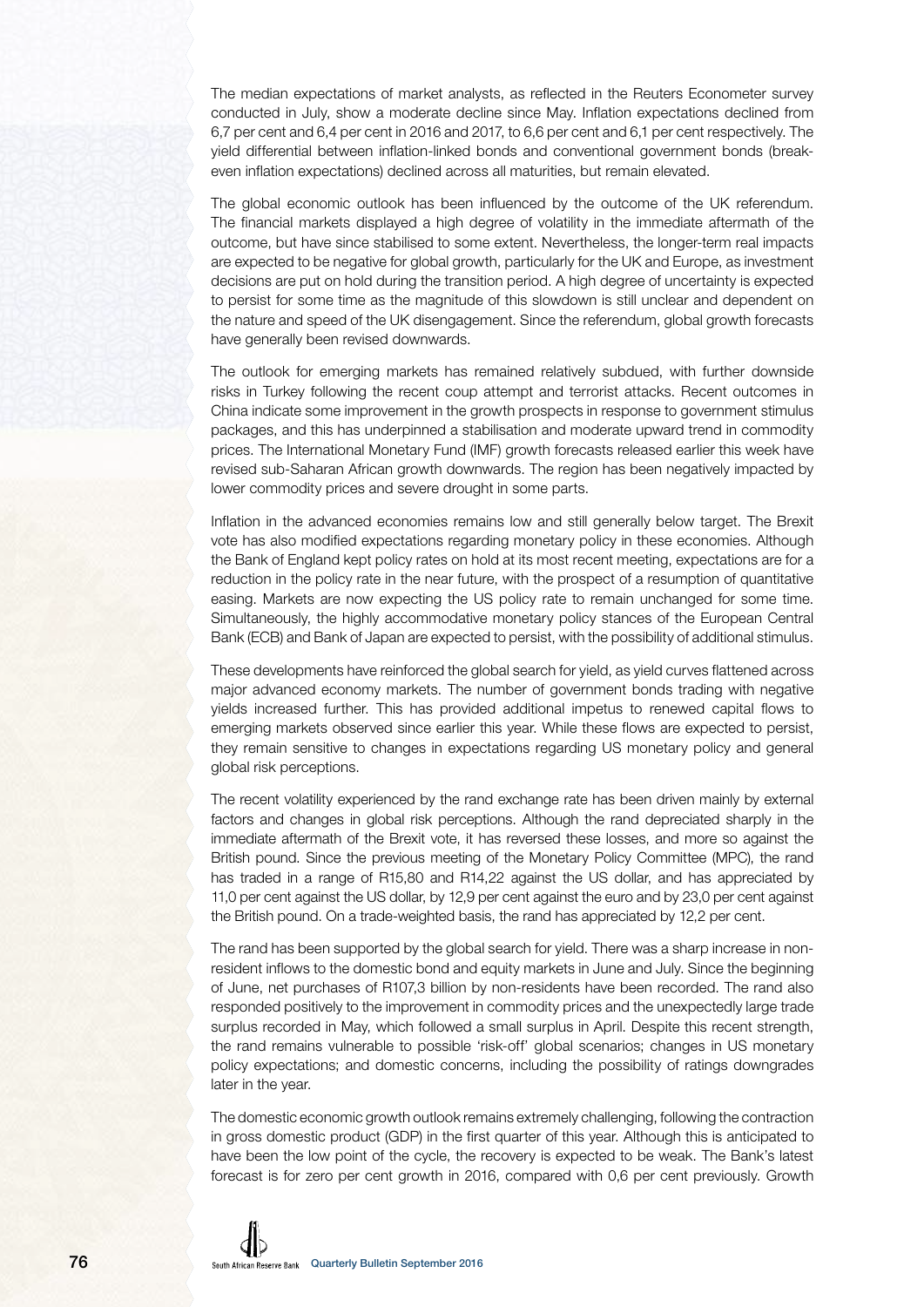rates of 1,1 per cent and 1,5 per cent are forecast for the next two years, down from 1,3 per cent and 1,7 per cent previously. The Bank's estimate of potential output has been revised down marginally to 1,4 per cent in 2016, rising to 1,7 per cent in 2018. This growth outlook is corroborated by the persistent negative trend in the Bank's leading indicator of economic activity. Business confidence remains low with the Rand Merchant Bank (RMB)/BER business confidence indicator falling to its lowest level since 2009 in the second quarter of this year.

Recent economic data suggest that positive growth was recorded in the second quarter, with the mining and manufacturing sectors expected to add positively to growth. The more positive trend in manufacturing is consistent with the Barclays Purchasing Managers' Index (PMI) which has been above the neutral 50-point level since March. The BER manufacturing confidence index also improved, but still remains at low levels. The real value of building plans passed is indicative of some improvement in the sector, particularly with respect to residential construction. However, this is not reflected in the First National Bank (FNB)/BER building confidence index which declined further in the second quarter.

Underlying the negative performance of the economy during the first quarter was the sharp contraction in growth in gross fixed capital formation for the second consecutive quarter by both the private sector and general government. These trends have contributed to the persistence of high rates of unemployment in the economy. Although formal non-agricultural employment increased in the first quarter of 2016, this was largely due to temporary employment opportunities created by the Independent Electoral Commission in preparation for the local government elections. By contrast, private-sector employment contracted during the first quarter.

Growth in consumption expenditure by households also contracted in the first quarter, with a sharp slowdown in expenditure on durable goods in particular. The FNB/BER consumer confidence index declined in the second quarter to low levels, following a moderate improvement in the previous quarter. The BER retail confidence index also declined sharply in the second quarter. While new vehicle sales remained weak, vehicle exports recorded strong growth in the second quarter.

Despite the surprise increase in retail and wholesale trade sales in May, consumption expenditure by households is expected to remain subdued given the low consumer confidence, high debt levels, rising costs of debt servicing and slow employment growth. Consumption expenditure has been further constrained by the absence of significant wealth effects owing to the weak performance of asset markets, particularly the housing market. Credit extension to households also remains weak, with negative real rates of growth. Average wage growth has remained relatively stable, but there are risks of increases in excess of inflation and productivity gains.

There are still no clear signs of a recovery in the agricultural sector, and food price inflation is expected to remain elevated for some time. The Bank expects food price inflation to peak at 12,6 per cent during the final quarter of this year. There are some encouraging signs of moderation in some food categories at both the producer and consumer price levels, and futures prices of grains have declined markedly. Should food prices stabilise or decline in the coming months, a potential exists for significant downside base effects next year. Exchange rate developments will also be critical in this respect as will global food prices which have reversed their recent negative trend.

Despite supply disruptions and curtailments by a number of producers, the price of Brent crude oil has mostly traded within a band of US\$45 and US\$50 since the previous meeting of the MPC. The Bank's model assumes a very moderate upward trend in oil prices over the forecast period, but there may be a degree of downside risk in the short term, with some upside risk in the outer period as global demand recovers. The domestic petrol price increased by a cumulative 60 cents per litre in the past two months due to both the exchange rate and international prices. However, the recent appreciation of the rand coupled with a lower average oil price has resulted in a substantial recovery in the petrol price, and a sizeable reduction in retail prices is expected in August.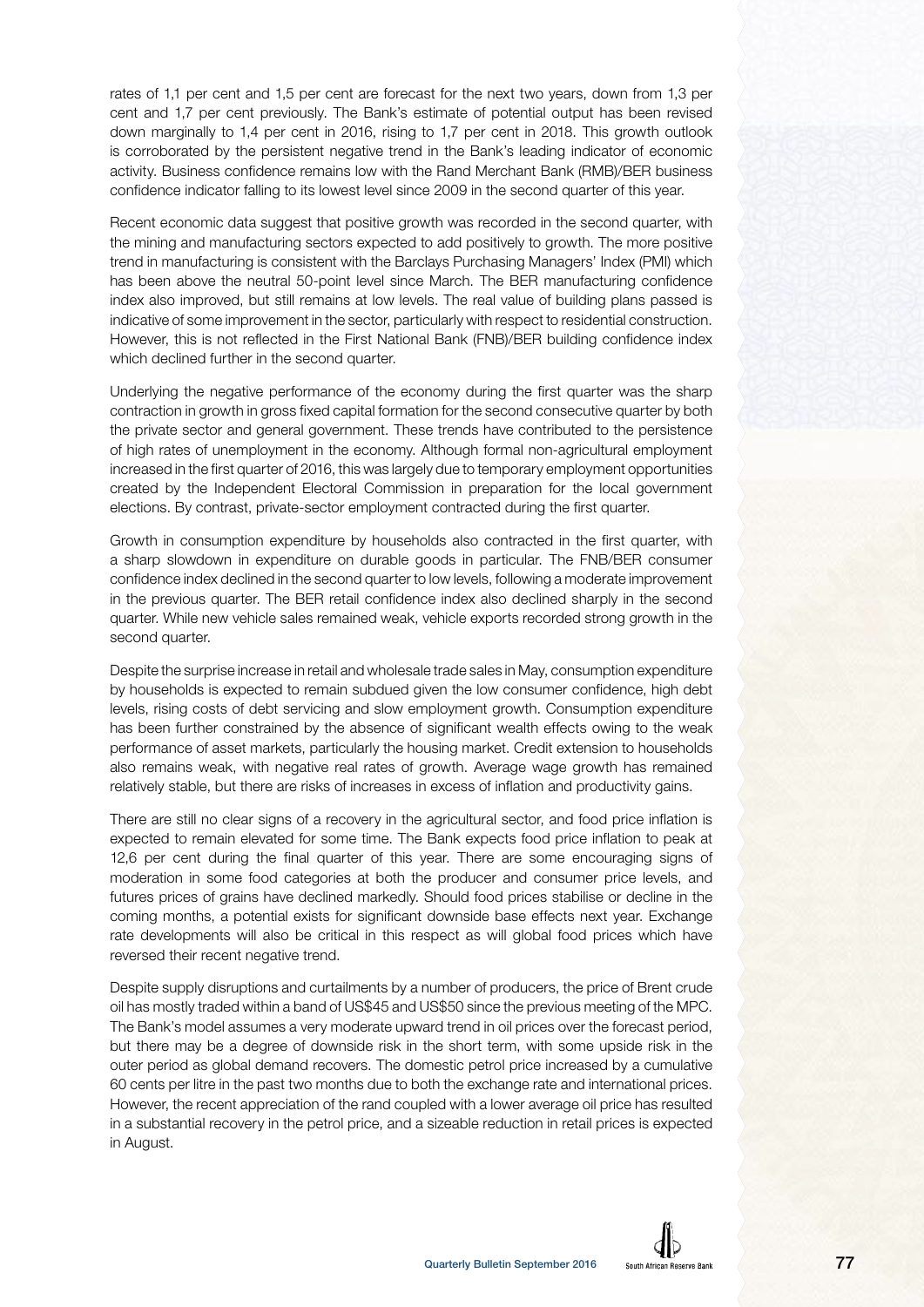The MPC remains concerned about the weak economic growth outlook and the mediumterm inflation trajectory which will remain outside the target range of 3–6 per cent until the second half of next year. Nevertheless, there have been some improvements in the near-term inflation prospects following successive downside surprises. This is also the case for core inflation, where the expected breach of the upper end of the target range is now less protracted. While the risks to the inflation forecast are assessed to remain on the upside, these risks have moderated somewhat.

Global uncertainties appear to have delayed monetary policy tightening in advanced economies. The impact of the more appreciated rand exchange rate on the inflation outlook will depend to a large extent on whether the exchange rate is sustained at these stronger levels. Current exchange rate levels are stronger than those implicit in the forecast, providing some buffer to the projections. The rand remains sensitive to both domestic and external developments, and the recent trends can be quickly reversed.

The outlook is clouded by the uncertainty surrounding the longer-term market and global growth implications of Brexit. The implications for the rand and domestic growth, and ultimately inflation, could vary quite significantly depending on which scenario plays out.

A weaker global growth scenario could also imply that there may be a degree of downside risk to the international oil price assumption, which was adjusted upward. A combination of a stronger exchange rate and subdued international oil prices would have a favourable impact on domestic petrol prices in the coming months. However, the MPC assesses the longer-term risk to this assumption to be on the upside as global growth and oil demand are expected to recover.

Food prices remain an upside risk in the near term. However, there could be a sharp decline in agricultural prices next year, should favourable weather patterns transpire as forecast. The absence of demand pressures and weak consumption expenditure growth may also contribute to downside risks.

While the MPC remains concerned about the overall inflation trajectory, the assessment of the balance of risks to the inflation outlook and the weak domestic economy has provided some room to delay further tightening of the monetary policy stance for now. Accordingly, the MPC has unanimously decided to keep the repurchase rate unchanged at 7,0 per cent per annum.

The MPC is aware that some of the favourable factors that contributed to this decision could reverse quickly and it remains ready to react appropriately to any significant change in the inflation outlook.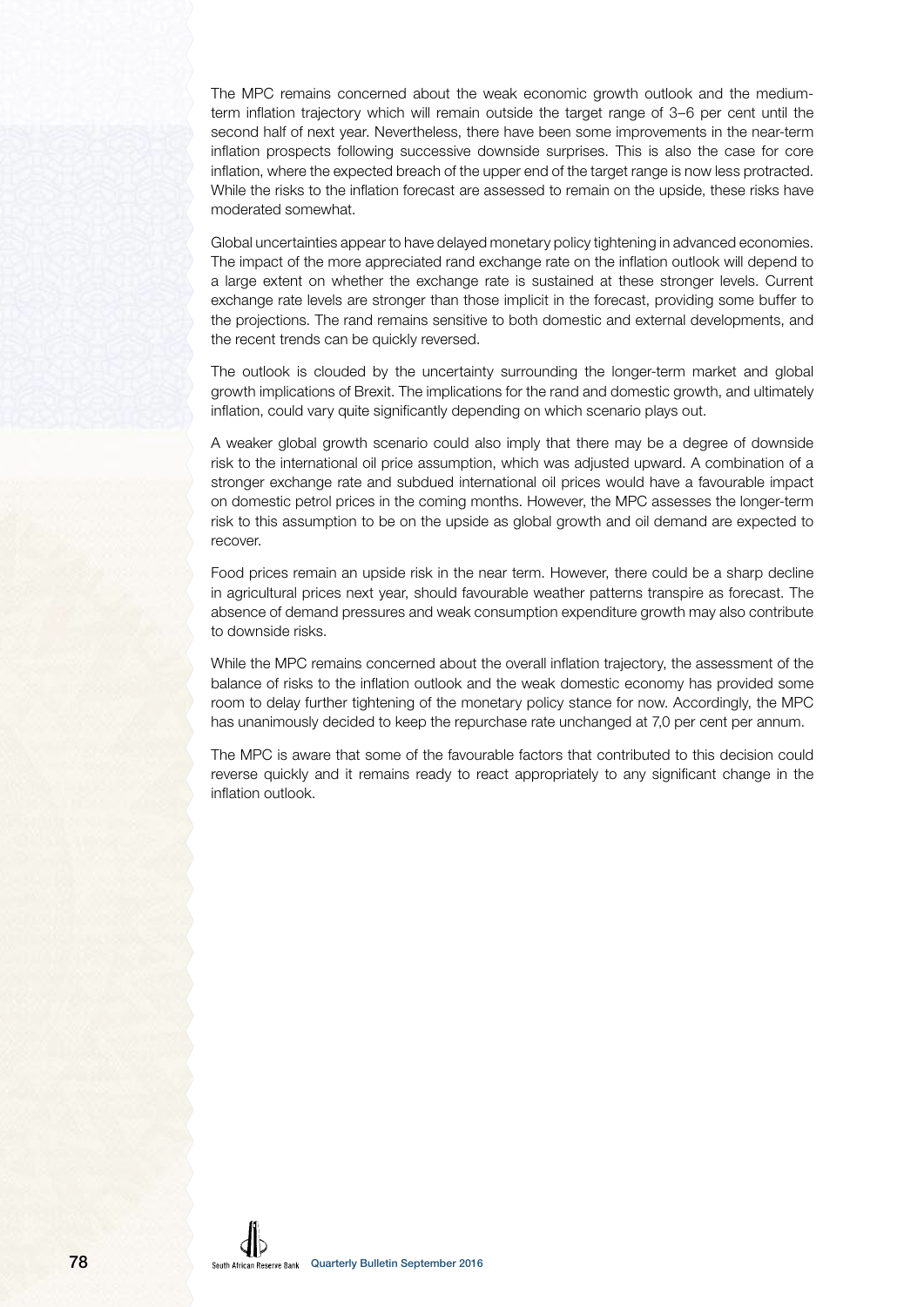# Statement issued by the South African Reserve Bank

25 July 2016

## Incorrect data for the trading of equities by non-residents

The South African Reserve Bank (the Bank) has noted the announcement yesterday (24 July 2016) by the JSE Limited (JSE) that a programming error resulted in incorrect data for the trading of equities by non-residents for the period 31 May to 20 July 2016 being reported. The error has since been corrected and the JSE has reassured the Bank that steps are being taken to prevent a reoccurrence.

The JSE's announcement means that incorrect data (combined bond and equity net purchases by non-residents) was quoted in the July 21 Monetary Policy Committee (MPC) statement. The incorrect data did not have any bearing on the Committee's decision.

The revised data for equity transactions by non-residents as published by the JSE yesterday is: May 2016 (net sales of R16,1 billion); June 2016 (net sales of R20,3 billion); July 2016 to date (net purchases of R0,05 billion). The incorrect data recorded net purchases by non-residents as R6,4 billion (May 2016); R63,8 billion (June); and R27,9 billion (July to date).

Data for the net purchases of South African bonds by non-residents was not affected by the programming error. Net purchases totalled R7,0 billion in June and for July to date have amounted to R8,6 billion.

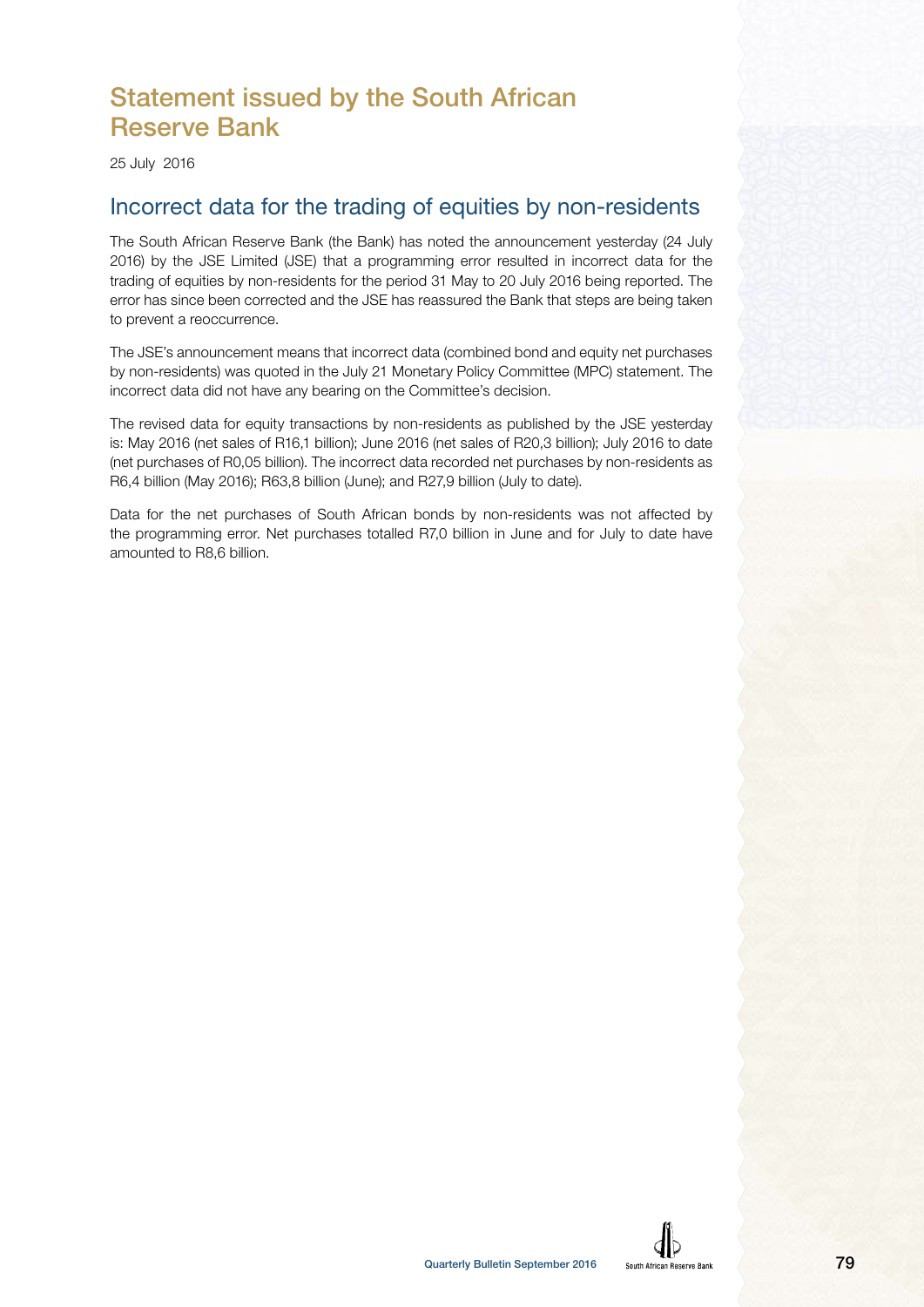## Summary of assumptions: Monetary Policy Committee meeting on 21 July 2016\*

#### 1. Foreign-sector assumptions

|    | Percentage changes (unless otherwise indicated)                   |         | Actual  |                    |                                    | Forecast             |           |
|----|-------------------------------------------------------------------|---------|---------|--------------------|------------------------------------|----------------------|-----------|
|    |                                                                   | 2013    | 2014    | 2015               | 2016                               | 2017                 | 2018      |
| 1. | Real GDP growth in South Africa's major trading-partner countries | 3,0%    | 3,1%    | 2,8%               | 2,7%                               | 3,0%                 | 3,3%      |
|    |                                                                   |         |         |                    | (2,7%)                             | (3,1%)               | (3,4% )   |
| 2. | International commodity prices in US\$ (excluding oil)            | $-6,4%$ |         | $-9,8\%$ $-19,3\%$ |                                    | $-8,5\%$ 1,0%        | 1,5%      |
|    |                                                                   |         |         |                    | $(-9,0\%)$                         | $(1,0\%)$            | $(1,5\%)$ |
| 3. |                                                                   | 108,8   | 99,2    | 52,5               |                                    | 44,6 53,5            | 57,5      |
|    |                                                                   |         |         |                    | (42, 0)                            | (52,0)               | (57, 5)   |
| 4. |                                                                   | -1,6%   |         |                    | $-3,8\%$ $-18,7\%$ $-6,0\%$ 2,0%   |                      | 3,0%      |
|    |                                                                   |         |         |                    |                                    | $(-7,4\%)$ $(2,0\%)$ | $(3,0\%)$ |
| 5. |                                                                   | 0,3%    |         |                    | $-0.1\%$ $-3.5\%$ $-1.3\%$ $1.0\%$ |                      | 1,2%      |
|    |                                                                   |         |         |                    | $(-1,2%)$                          | (0,9%                | $(1,1\%)$ |
| 6. | Real effective exchange rate of the rand (index 2010 = 100)       | 81,91   | 79,17   | 80,08              | 74,01                              | 75,00                | 75,00     |
|    |                                                                   |         |         |                    | (74,00)                            | (75,00)              | (75,00)   |
| 7. |                                                                   | -10,1%  | $-3,3%$ | $1,1\%$            | -7,6% 1,3%                         |                      | 0,0%      |
|    |                                                                   |         |         |                    | $(-7,6%)$                          | (1,4% )              | $(0,0\%)$ |

#### 2. Domestic-sector assumptions

|    | Percentage changes (unless otherwise indicated) |       | Actual |          |           | Forecast  |           |
|----|-------------------------------------------------|-------|--------|----------|-----------|-----------|-----------|
|    |                                                 | 2013  | 2014   | 2015     | 2016      | 2017      | 2018      |
| 1. |                                                 | 3,8%  | 1,8%   | 0,2%     | 1,5%      | 1,0%      | 1,0%      |
|    |                                                 |       |        |          | (1,5%)    | $(1,0\%)$ | $(1,0\%)$ |
| 2. |                                                 | 8,7%  | 6,7%   | 1,7%     | 5,7%      | 7,4%      | 7,9%      |
|    |                                                 |       |        |          | $(6,1\%)$ | (8,5%)    | $(8,1\%)$ |
|    | $\overline{\phantom{0}}$                        | 11,8% | 7,2%   | $-10,7%$ | 2,2%      | 7,6%      | 7,9%      |
|    |                                                 |       |        |          | (3,8%)    | (11,5%)   | (8,7%)    |
|    | $\overline{\phantom{0}}$                        | 8,7%  | 7,2%   | 9,4%     | 9,6%      | 8,5%      | 9,0%      |
|    |                                                 |       |        |          | $(9,6\%)$ | (8,5%)    | $(9,0\%)$ |
| 3. |                                                 | 2,0%  | 1,7%   | 1,5%     | 1,4%      | 1,5%      | 1,7%      |
|    |                                                 |       |        |          | $(1,5\%)$ | (1,6%)    | (1,8%)    |
| 4. |                                                 | 5,00  | 5,57   | 5,89     | 6,91      | 7,00      | 7,00      |
|    |                                                 |       |        |          | (6, 91)   | (7,00)    | (7,00)    |

The figures in brackets represent the previous assumptions of the Monetary Policy Committee.

\* For an explanation of foreign-sector assumptions and domestic-sector assumptions, see pages 82 and 83.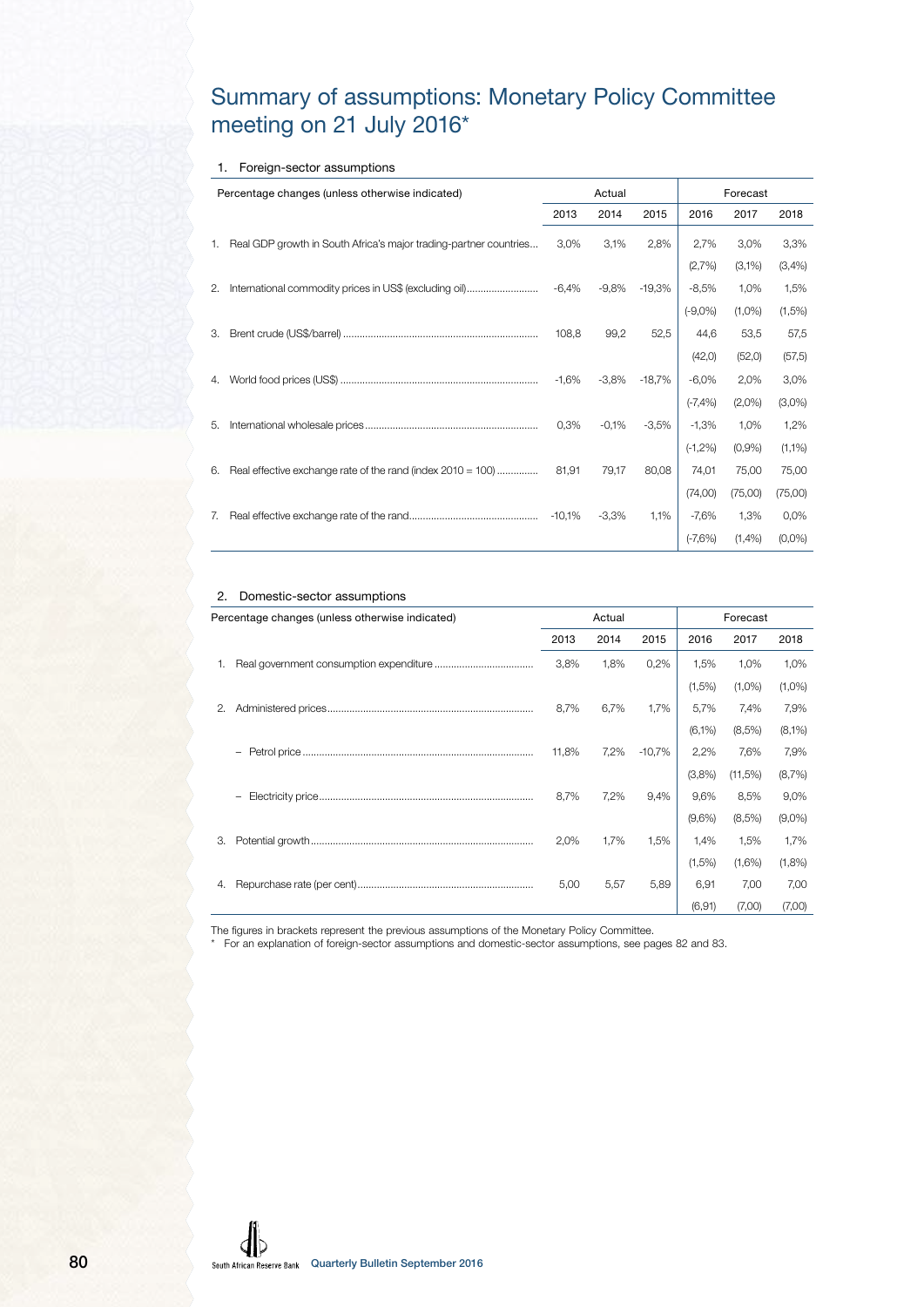Selected forecast results: Monetary Policy Committee meeting on 21 July 2016 Selected forecast results: Monetary Policy Committee meeting on 21 July 2016

| ļ           |
|-------------|
| ļ<br>í<br>j |
|             |

| Year-on-year percentage change                                    |     |         | Actual   |     |                            |       |       |        |                |       |       |                | Forecast |       |       |       |        |       |       |       |
|-------------------------------------------------------------------|-----|---------|----------|-----|----------------------------|-------|-------|--------|----------------|-------|-------|----------------|----------|-------|-------|-------|--------|-------|-------|-------|
|                                                                   |     |         |          |     | 2015                       |       | 2     | ო      |                | 2016  |       | N              | ო        | 4     | 2017  |       | N      | ო     | 4     | 2018  |
|                                                                   |     | 4,2 4,6 | 47<br>47 | 4,9 | 4,6                        | 6,5   | 6,2   | 6,5    | 77             | 6,6   | 6,6   | $\overline{6}$ | 5,8      | 5,5   | 6,0   | 5,4   | 5,5    | 5,5   | 5,6   | 5,5   |
|                                                                   |     |         |          |     |                            | (6,5) | (6.4) | (6, 8) | (7,3)          | (6,7) | 7,0)  | (6, 4)         | (5,8)    | (5,5) | (6,2) | (5,4) | (5, 4) | (5,4) | (5,5) | (5,4) |
|                                                                   | 5,7 | 5.6     | 53       | 5,2 | 5,5                        | 5,5   | 5,5   | 5,9    | $\overline{6}$ | 5,8   | 6,0   | 5,9            | 54       | 5,2   | 5,7   | 5,2   | 5,2    | 5,3   | 5,4   | 5,3   |
|                                                                   |     |         |          |     |                            | (5.5) | (5,8) | (6,2)  | (6,2)          | (5,9) | (6,2) | (6,0)          | (5.3)    | (5,1) | (5,7) | (5,1) | (5,1)  | (5,2) | (5,3) | (5,2) |
| The figures in brackets represent the previous forecasts of the I |     |         |          |     | Aonetary Policy Committee. |       |       |        |                |       |       |                |          |       |       |       |        |       |       |       |

ITTILL<del>US</del>. The figures in brackets represent the previous forecasts of the Monetary Policy Committee.ξ  $rac{3}{5}$  $\overline{c}$ 5

# Selected forecast results (annual) Selected forecast results (annual)

| Per cent                                                                                   | Actual    |           |           |               | Forecast |           |
|--------------------------------------------------------------------------------------------|-----------|-----------|-----------|---------------|----------|-----------|
|                                                                                            | 2013      | 2014      | 2015      | 2016          | 2017     | 2018      |
|                                                                                            | 2,3%      | 1.6%      | 1,3%      | 0,0%          | $1,1\%$  | 1,5%      |
|                                                                                            | (2,2%)    | 1,5%)     | $(1,3\%)$ | 0,6%)         | (1,3%)   | (1,7%)    |
|                                                                                            | -5,9      | ကို       | ণ<br>ব    | $\frac{2}{3}$ | 4.4      |           |
|                                                                                            | $(-5, 8)$ | $(-5, 4)$ | $(-4, 4)$ | $(-4, 6)$     | $(-4,7)$ | $(-4, 9)$ |
| The figures in brackets represent the previous forecasts of the Monetary Policy Committee. |           |           |           |               |          |           |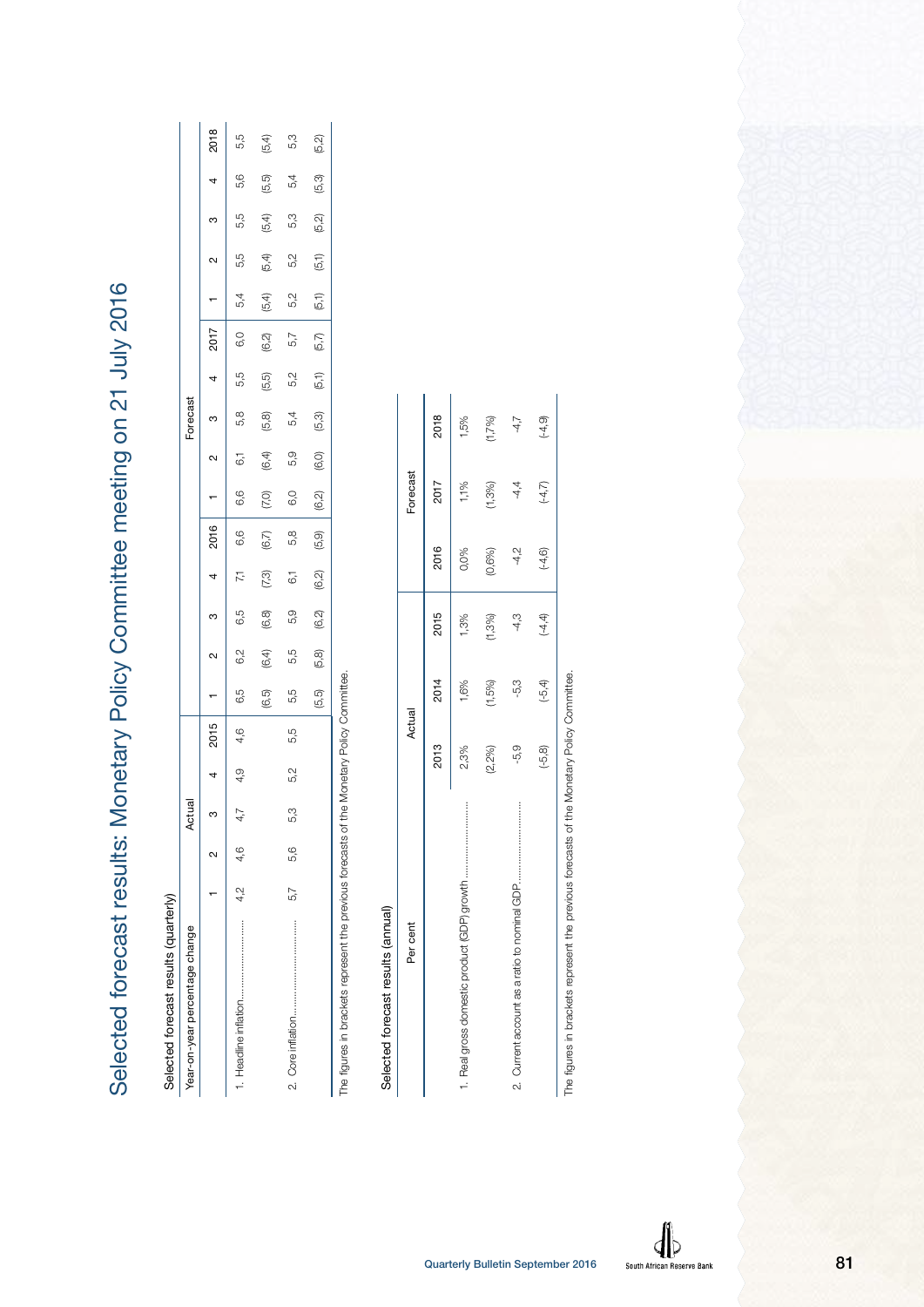### Foreign-sector assumptions

- 1. Trading-partner gross domestic product (GDP) growth is determined broadly using the Global Projection Model (GPM) of the International Monetary Fund (IMF), which is then adjusted to aggregate the GDP growth rates of South Africa's major trading partners on a trade-weighted basis. Individual projections are done for the four largest trading partners: the euro area, China, the United States (US) and Japan. The remaining trading partners are grouped into three regions: emerging Asia (excluding China), Latin America, and the Rest of Countries bloc. The assumption takes account of country-specific 'consensus' forecasts as well as IMF regional growth prospects.
- 2. The commodity price index is a weighted aggregate price index of the major South African export commodities based on 2010 prices. The composite index represents the total of the individual commodity prices multiplied by their smoothed export weights. Commodity price prospects generally remain commensurate with global liquidity as well as commodity supply/ demand pressures as reflected by the pace of growth in the trading-partner countries.
- 3. The Brent crude oil price is expressed in US dollar per barrel. The assumption incorporates an analysis of the factors of supply, demand (using global growth expectations) and inventories of oil (of all grades) as well as the expectations of the US Energy Information Administration (EIA), the Organization of the Petroleum Exporting Countries (OPEC) and Reuters.
- 4. World food prices uses the composite food price index of the Food and Agriculture Organization of the United Nations (FAO) in US dollar. The index is weighted using average export shares and represents the monthly change in the international prices of a basket of five food commodity price indices (cereals, vegetable oil, dairy, meat and sugar). World food price prospects incorporate selected global institution forecasts for food prices as well as imbalances from the anticipated trend in international food supplies relative to expected food demand pressures.
- 5. International wholesale prices refers to a weighted aggregate of the producer price indices (PPIs) of South Africa's major trading partners, as per the official real effective exchange rate calculation of the South African Reserve Bank (the Bank). Although individual country consumer price index (CPI) inflation forecasts provide a good indication for international wholesale price pressures, the key drivers of the assumed trend in global wholesale inflation are oil and food prices as well as expected demand pressures emanating from the trends in the output gaps of the major trading-partner countries. Other institutional forecasts for international wholesale prices are also considered.
- 6. The real effective exchange rate is the nominal effective exchange rate of the rand deflated by the producer price differential between South Africa and an aggregate of its tradingpartner countries (as reflected in the Quarterly Bulletin published by the Bank). Although the nominal rate is a weighted average of South Africa's 20 largest trading partners, particular focus is placed on the rand outlook against the US dollar, the euro, the Chinese yuan, the British pound and the Japanese yen. The assumed trend in the real effective exchange rate remains constant from the latest available quarterly average over the projection period. However, due to the time delay in the calculation of the real effective exchange rate, the most recent trend in the nominal effective exchange rate is adjusted with the assumed trend for the domestic and foreign price differential for the current quarter. This may result in a technical annual adjustment over the current and next forecast year that differs from zero.